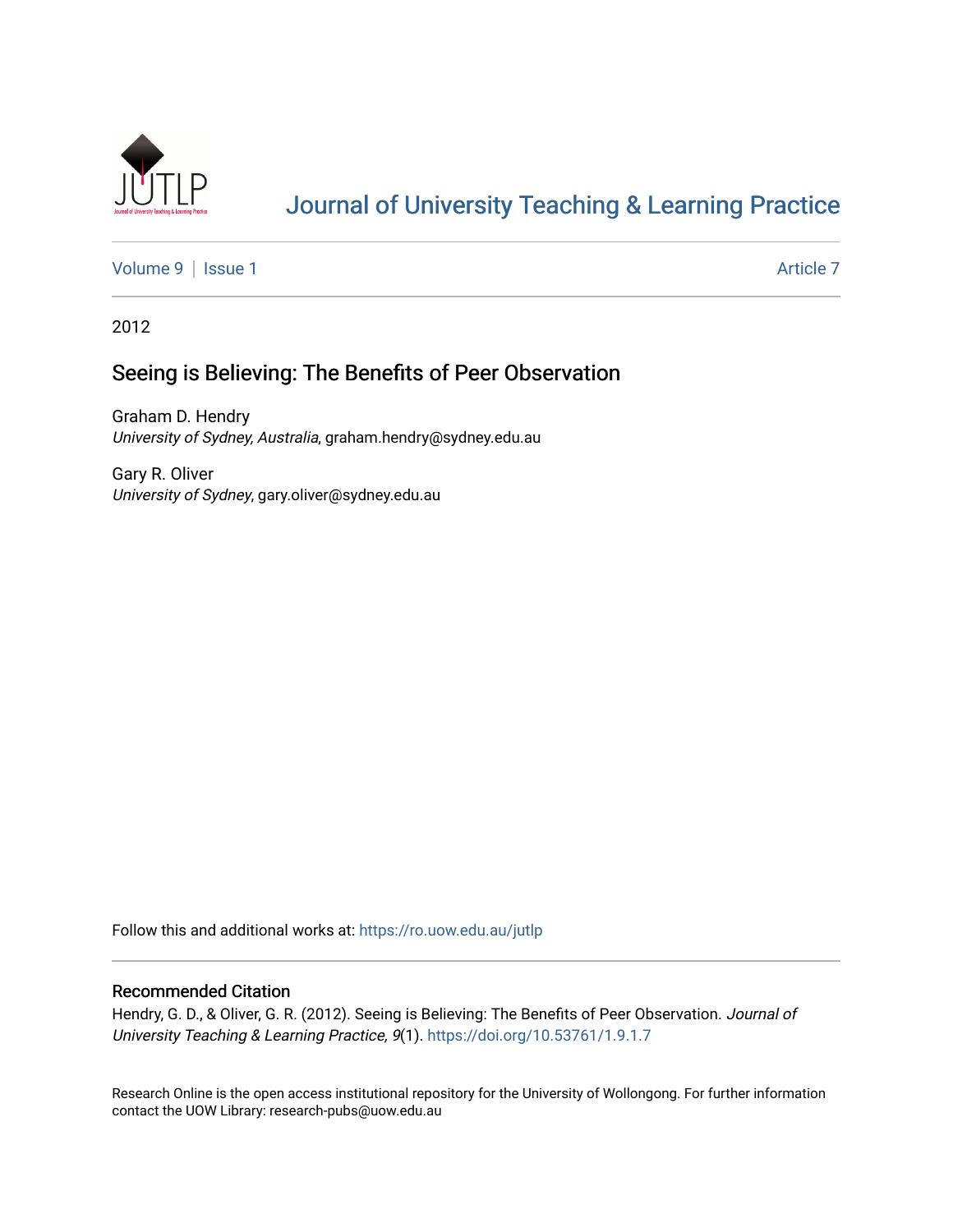# Seeing is Believing: The Benefits of Peer Observation

## **Abstract**

Peer observation of teaching is seen as a supportive and developmental process for improving the quality of teaching in universities. Evidence is emerging that the process of observing is just as if not more valuable than being observed and given feedback. In this study lecturers completing a Foundations program in university learning and teaching were interviewed about their experience of participating in a reciprocal peer observation exercise. The benefits for observers include learning about a new strategy and enhancing their confidence to try this strategy in their own teaching. Receiving feedback was also perceived to be useful but not more beneficial than watching a peer teach. We discuss implications of our results for units and institutions planning to implement peer observation as part of a strategic approach to improve the quality of learning and teaching.

### Keywords

Peer observation, social cognitive theory, teaching, academic development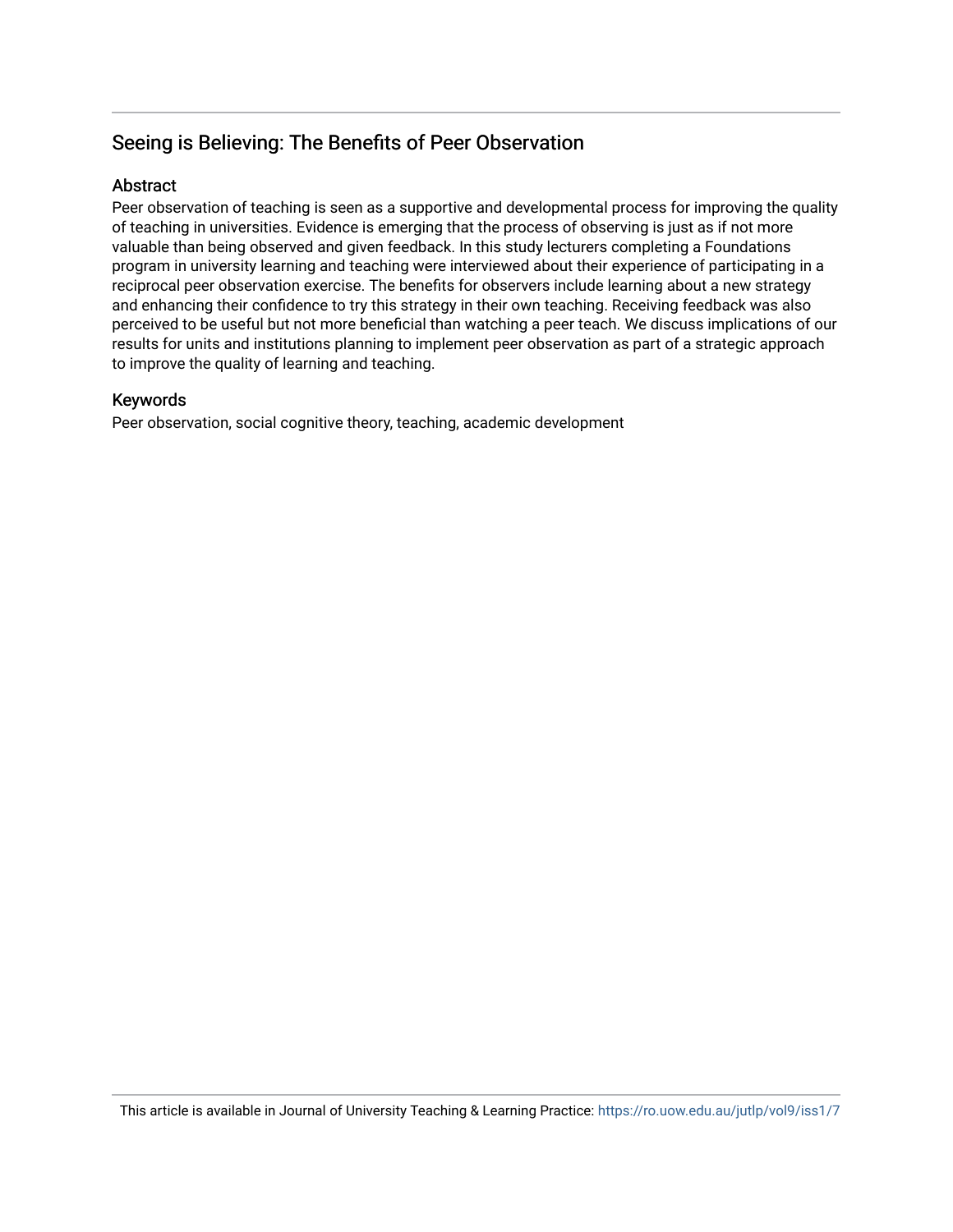

# [Journal of University Teaching & Learning Practice](https://ro.uow.edu.au/jutlp)

[Volume 9](https://ro.uow.edu.au/jutlp/vol9) | [Issue 1](https://ro.uow.edu.au/jutlp/vol9/iss1) Article 7

2012

# Seeing is Believing: The Benefits of Peer Observation

Graham D. Hendry University of Sydney, graham.hendry@sydney.edu.au

Gary R. Oliver University of Sydney, gary.oliver@sydney.edu.au

Follow this and additional works at: [https://ro.uow.edu.au/jutlp](https://ro.uow.edu.au/jutlp?utm_source=ro.uow.edu.au%2Fjutlp%2Fvol9%2Fiss1%2F7&utm_medium=PDF&utm_campaign=PDFCoverPages) 

### Recommended Citation

Hendry, G. D., & Oliver, G. R. (2012). Seeing is Believing: The Benefits of Peer Observation. Journal of University Teaching & Learning Practice, 9(1). [https://ro.uow.edu.au/jutlp/vol9/iss1/7](https://ro.uow.edu.au/jutlp/vol9/iss1/7?utm_source=ro.uow.edu.au%2Fjutlp%2Fvol9%2Fiss1%2F7&utm_medium=PDF&utm_campaign=PDFCoverPages) 

Research Online is the open access institutional repository for the University of Wollongong. For further information contact the UOW Library: research-pubs@uow.edu.au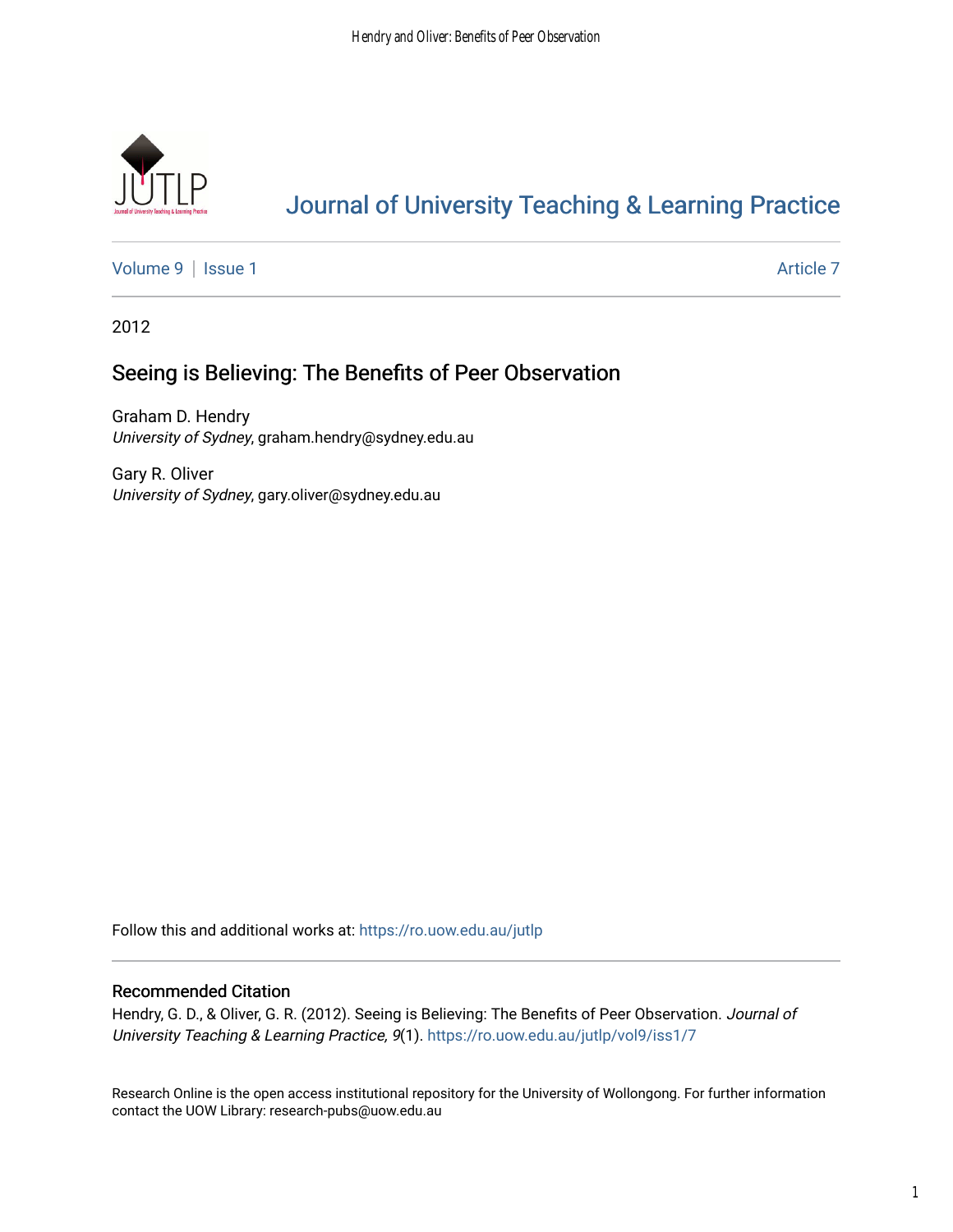# Seeing is Believing: The Benefits of Peer Observation

## Abstract

Peer observation of teaching is seen as a supportive and developmental process for improving the quality of teaching in universities. Evidence is emerging that the process of observing is just as if not more valuable than being observed and given feedback. In this study lecturers completing a Foundations program in university learning and teaching were interviewed about their experience of participating in a reciprocal peer observation exercise. The benefits for observers include learning about a new strategy and enhancing their confidence to try this strategy in their own teaching. Receiving feedback was also perceived to be useful but not more beneficial than watching a peer teach. We discuss implications of our results for units and institutions planning to implement peer observation as part of a strategic approach to improve the quality of learning and teaching.

### Keywords

Peer observation, social cognitive theory, teaching, academic development

This article is available in Journal of University Teaching & Learning Practice:<https://ro.uow.edu.au/jutlp/vol9/iss1/7>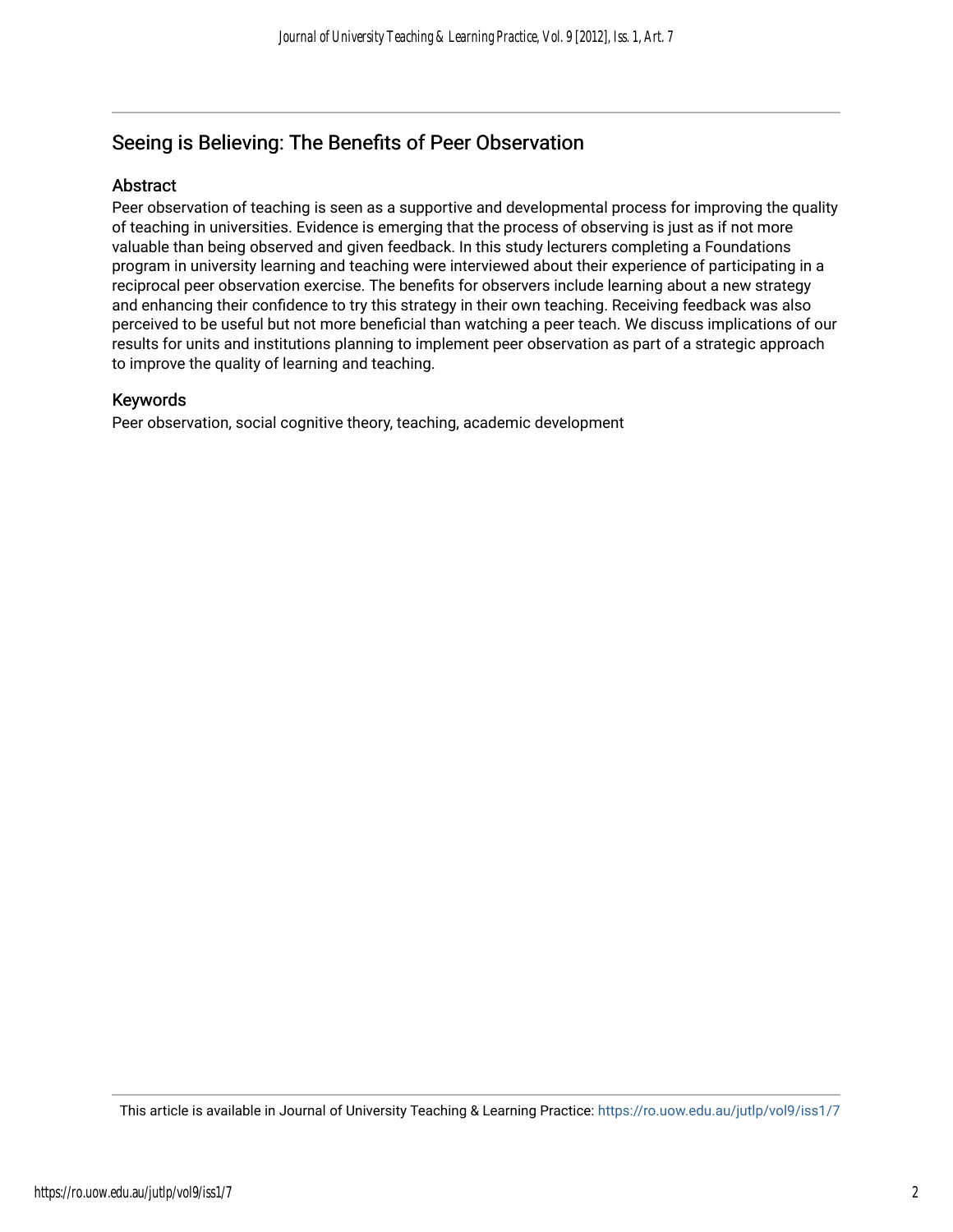#### **Introduction**

Watching another academic colleague teach is rarely the way we choose to learn about teaching. Yet, as one lecturer said, "After doing it [i.e., observing a peer] the first time, I thought 'Wow' … so much learning nowadays is like just from a textbook or from journal articles and stuff like that, you never see these things in practice".

Peer observation is the process of colleagues observing others in their teaching, with the overall aim of improving teaching practice. Many universities have incorporated peer observation (also called *peer review*) as part of a strategic approach to enhance the quality of their teaching and learning (Bennett & Barp 2008; Byrne, Brown & Challen 2010). Often peer observation is included as part of an introductory or "foundation" program in university teaching and learning targeting new staff, or as an element in an accredited postgraduate program in higher education. Some universities also have well-established, institution-wide peer observation or review programs; for example, in Australia the University of Wollongong has a program in which a staff member can invite a senior colleague accredited as an observer to observe their teaching and write a review for use by the staff member in their probation/promotion application (Peer Review 2010).

When the main focus of peer observation is on helping colleagues develop their teaching, the process is often conducted as a reciprocal exercise, with staff observing each other, sharing their insights and providing mutual support (Bell 2005). The information generated in these "peerobservation partnerships" (Bell 2005) usually remains confidential and in the control of the observed staff member; for McMahon, Barrett and O'Neill (2007), this is the key defining feature of peer observation.

The traditional view of the process also includes an assumption that colleagues can learn effectively from each other's explicit, constructive feedback about observed teaching. However, evidence is increasingly emerging that learning from watching a colleague teach can be just as beneficial as, if not more than, receiving feedback, even when that feedback is well constructed.

In this article we build on previous studies of peer observation (Donnelly 2007; Harris, Farrell, Bell, Devlin & James, 2008) and apply Bandura's (1977, 1997) social cognitive theory, including the concept of observational learning, to frame and interpret the results of our own and others' inquiry into the benefits of peer observation. We report evidence from a study of lecturers involved in peer observation as part of a formal teacher-development program that observing a colleague teach can both show the observing teachers how new strategies work and enhance their confidence to apply them in their own teaching. Observing a colleague teach can also affirm successful aspects of the observer's approach. Conversely, being observed has been shown to lead to transient feelings of vulnerability for some staff, although feedback given by the observer has generally been found to be useful. We discuss the implications of our approach for institutions and/or organisational units who are considering incorporating peer observation as part of a strategic approach to enhancing teaching and learning.

#### **Background**

There is good evidence of the value of learning from observing a peer. Bell (2001, 37), in reporting on the evaluation of a peer observation component of a foundations program on university teaching and learning, first noted that observers or "reviewers" gained significantly "from the opportunity to observe a colleague teaching". More recently, Bell and Mladenovic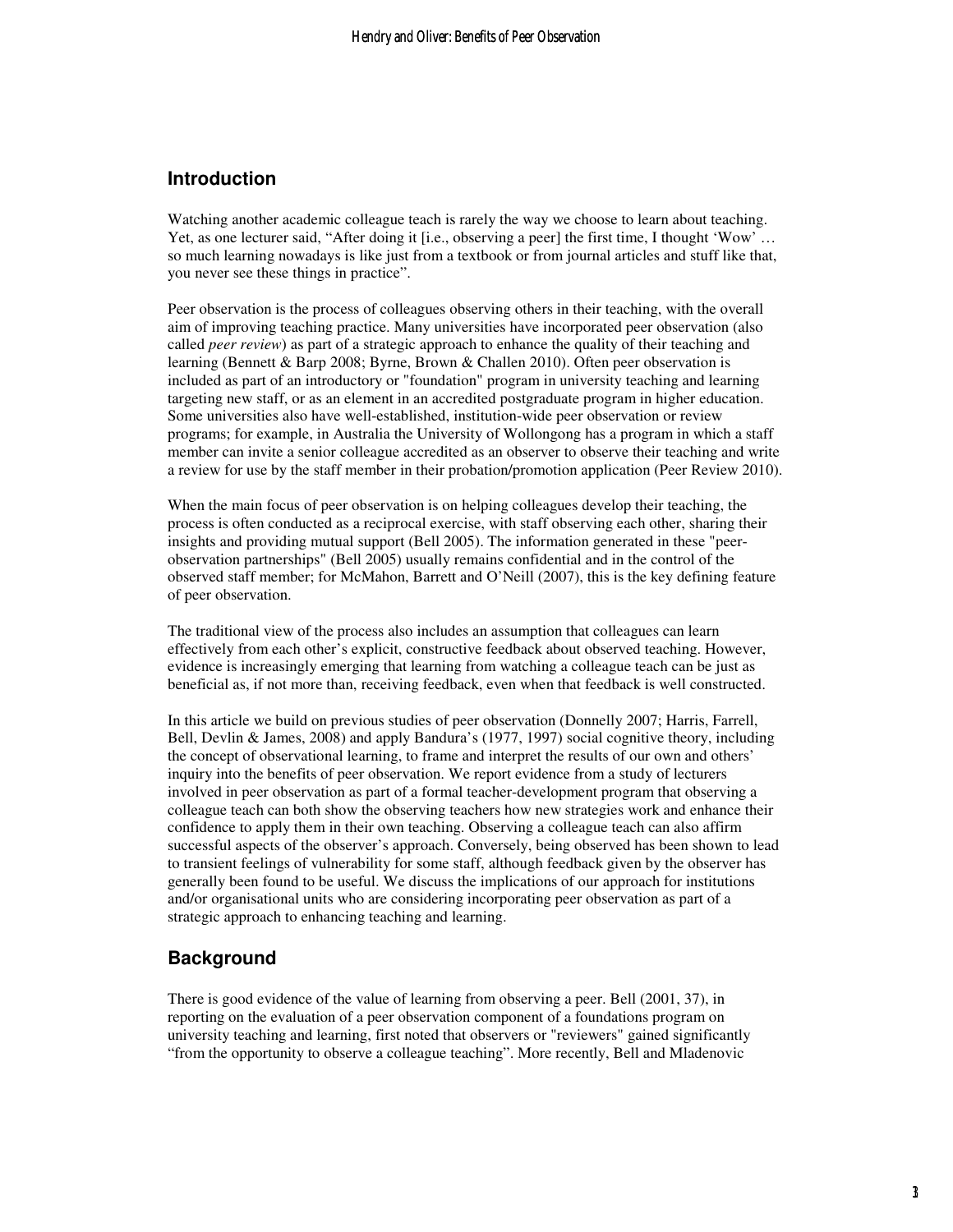(2008) found that peer observation in a university tutor development program was perceived as valuable, and that the majority of participants intended to change their teaching as a result of the process, and report that "most of the positive responses [about peer observation] were about the benefits of observing another tutor", while "only two [from 32] tutors mentioned the feedback given by their colleague as being valuable" (p743).

Donnelly (2007) explored staff perceptions of a reciprocal peer observation "scheme", part of a postgraduate certificate program in teaching and learning in higher education. Participants valued the scheme and thought that they learned both through receiving helpful feedback and by watching the teaching of others. Donnelly (pp125, 120) cites Bandura's later work on self-efficacy (e.g., Bandura 1997) as one of several theories that "underpin" the scheme, and interprets the perceptions of some participants as evidence that they were "developing [a] sense of confidence in their teaching approach", and thus their "self efficacy [for teaching] was enhanced".

The basic postulate of Bandura's (1977) social cognitive theory is that people are the agents of change in both themselves and their environment through their interaction with that environment. In the later refinement of his theory (1997), the primary influence on personal agency is a person's *self-belief* or belief in their *efficacy*: their ability to exercise control and achieve the goals that they have set themselves. Self-efficacy is a person's belief in their capability to complete a task in a particular area (Bandura 1997). It influences goal-setting, motivation and the effort a person expends on a task, even in the face of difficulties or obstacles (Bandura 1989). The main way that people strengthen their self-efficacy in an area is through mastery experiences or repeated successful performances (termed *enactive mastery*) (Bandura 1989).

Another, although less beneficial, way that people strengthen their self-efficacy is through vicarious experience when they observe someone else engaged in successful performance (called observational learning or *modeling*). In research on children's learning, modeling is more effective for observers when the model being observed is similar to themselves (e.g., in age, gender, background and/or interests) (Horner, Bhattacharyya & O'Connor 2008; Schunk & Zimmerman 2007). As Schunk and Zimmerman argue,

*"observing similar others succeed at a task, such as reading aloud in front of the class, may raise observers' self-efficacy. Children are apt to believe that if the peers can succeed, they can as well.... Conversely, observing similar peers have difficulty on a task may lead observers to believe that they also may have trouble, which can lower their self-efficacy" (p 10).* 

For modeling to be effective, the model needs to be successful in the task.

Being verbally persuaded that they can master something also strengthens a person's self-efficacy, although this is less effective than modeling; and finally, people can also enhance their selfefficacy from positively interpreting their state of arousal in challenging situations. Conversely, self-efficacy can be weakened by failure, damaging feedback, and/or anxiety and feelings of vulnerability.

As Donnelly (2007) has suggested, if we apply Bandura's theory to teaching in higher education, university teachers' self-efficacy to teach well should be enhanced not only through mastery experience, but also through vicarious experience or modeling – that is, watching a colleague teach successfully – and through receiving persuasive feedback on their ability to teach well.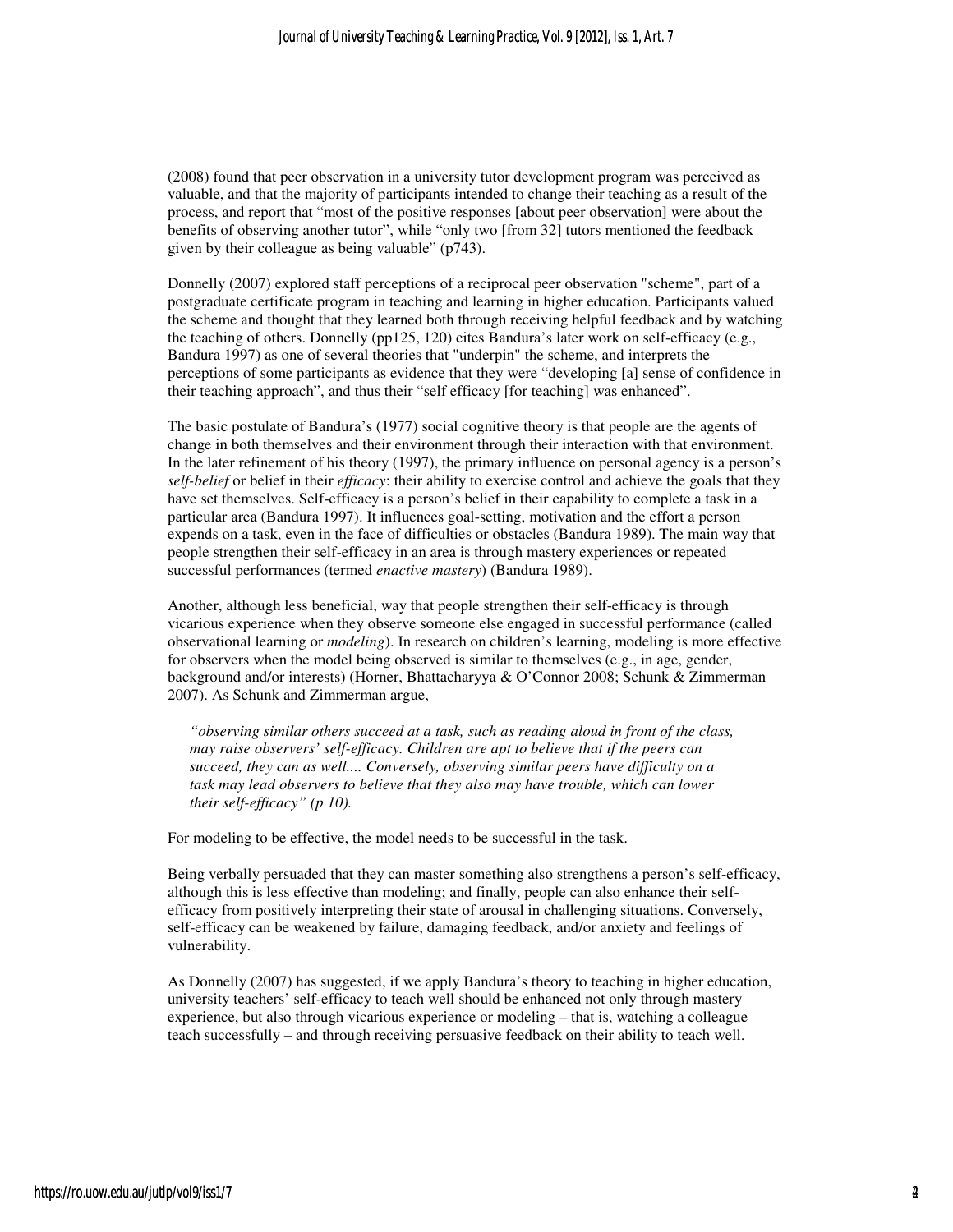### **Context**

This study was conducted at a large, comprehensive, multi-campus Australian university. The staff involved had graduated from a compulsory introductory program for new full-time academics called the Foundations of University Learning and Teaching program. It is divided into three modules that run over two semesters, and must be completed within 18 months of joining the University. In module one, during the first semester, staff are introduced to key concepts including student-focussed teaching, constructive alignment and reflective practice; in module two, they participate in peer-observation "cycles". In module three, during the second semester, staff conduct a negotiated scholarly project on university teaching and learning.

The peer-observation cycles involve staff in at least one experience of reciprocal peer observation, in which they choose a colleague to observe them in their teaching and provide them with feedback, and whom they in turn observe (but to whom they do not necessarily provide feedback). Colleagues are provided with optional examples of observation forms to use in writing their feedback during the observation, and after the observation meet to discuss their feedback. As part of the Foundations course requirements, the staff member submits a final report (which is assessed as either satisfactory or not yet satisfactory) in which they critically reflect on their experiences during module two. To the extent that colleagues are supported in the process with advice from academic developers, this is a "guided" model of peer-observation partnership (Bell 2005).

### **Method**

Staff who had graduated from the inaugural Foundations program in 2008 were invited to participate in a semi-structured individual interview that focussed on their understanding of the usefulness of the peer-observation process for their teaching, and in what ways (if any) they had applied their experience. Of 12 graduates, nine (six females and three males), or 75%, volunteered to be interviewed. Interviews were held in the staff member's office and lasted approximately 30 minutes; they were digitally recorded and the recordings transcribed. Staff were at the level of either Associate Lecturer or Lecturer, and their discipline backgrounds included biomedical and health sciences; communication arts; engineering; marketing; law; and nursing and midwifery.

Ethical considerations included ensuring that interviewees were not asked to reveal the identity of observed colleagues during the interview.

Interview transcripts were analysed using content analysis, which involves "a careful, detailed, systematic examination and interpretation of a particular body of material in an effort to identify patterns, themes, biases, and meanings" (Berg, 2007, pp303-304). Once themes began to emerge, they were compared iteratively – during an initial phase in 2009 and in a second phase in 2010 for consistency – with original transcripts. Themes were confirmed and discrepancies debated by the researchers to find common ground.

#### **Results**

Four main themes emerged in the interview data: (1) learning how to use new teaching strategies by watching; (2) affirmation of current teaching practice by watching; (3) seeing things as too difficult to do; and (4) learning from feedback given by the observer.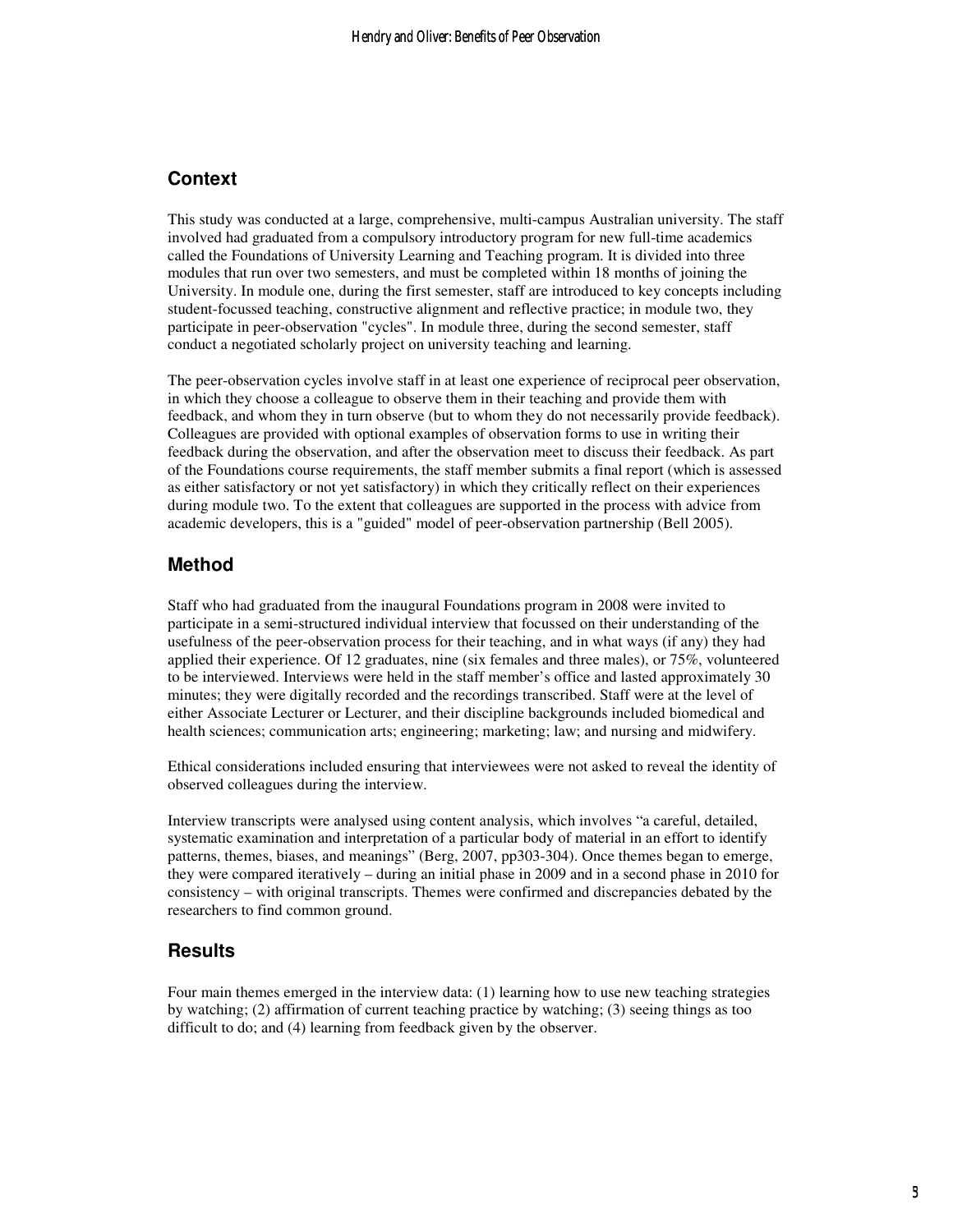#### Learning how to use new teaching strategies by watching

Almost all staff (eight out of nine) thought that engaging in peer observation was beneficial for their teaching because they learned about new teaching strategies by watching their colleague use them successfully. The way observers perceived or judged whether a strategy was successful was by watching the interaction between their colleague and their students, and in particular students' reactions; for example, "you can just see that [the students] are focused on the teacher and … they are in the moment. They are not off thinking about something else" (Interview 5).

Through observers' vicarious experience or modeling, their *self-efficacy*, or belief in their ability to use a new strategy, was enhanced; this in turn motivated them to try the strategy. As one observer stated, "it gave me a particular impetus to try it, having seen it working" (Interview 3); another thought that "it also gives you good ideas … you start thinking 'I could do this'" (Interview 2), and so "maybe unconsciously you do try and copy the other person" (Interview 2). Some staff had previously thought about an observed strategy, in particular as part of their learning experience in the first module of the Foundations program, but had never tried it: "You can give me all the theory that it works, but until I actually saw it … in action I didn't believe it was a good thing" (Interview 5). Other staff had never contemplated such a strategy as the one that they observed: "it just never occurred to me" (Interview 6).

One observer watched a colleague give a lecture and move around the room during the lecture to ask individual students questions that were both generic (e.g., "What do you think about that?") and specific (e.g., "What does [the company that the student works for] do in this area?"). As the observer commented:

*"That engaged students quite well and I thought that seemed to work as a tactic … [students] didn't mind if they were asked specifically and you know, [the lecturer] may well have chosen [their] targets carefully, [they] probably did but it seemed to work quite well, students spoke up and were involved, and [the lecturer] could get people all over the room, too."* (Interview 3)

The observer then tried this tactic in their own teaching context:

*"It's not as possible for me to walk around the room but it is possible for me to speak to people, and I have walked out from behind the lectern a lot more and I try to actually talk to people; and again, when I know their names ask them by name what they think about a particular issue, and that seems to make things a bit more lively."* (Interview 3)

Another observer watched a colleague explain at the beginning of a lecture how a particular area of law could be applied to a real-life, everyday example. They then decided to try the technique themselves:

*"I like[d] the way [name] started [their] class by trying to link something that might have nothing to do with the legal subject, and showing the student[s] that even though this has nothing to do in appearance with the legal subject, but you can actually learn from it and you can apply it in a legal context. And I found that later on I started doing that [i.e., using examples] in my classes and the students reacted positively towards that … they were like, 'Yeah, that makes sense now'. While before I used to talk about it for a whole hour and they wouldn't get the point. And while here it's now half an hour and they would understand it."* (Interview 4)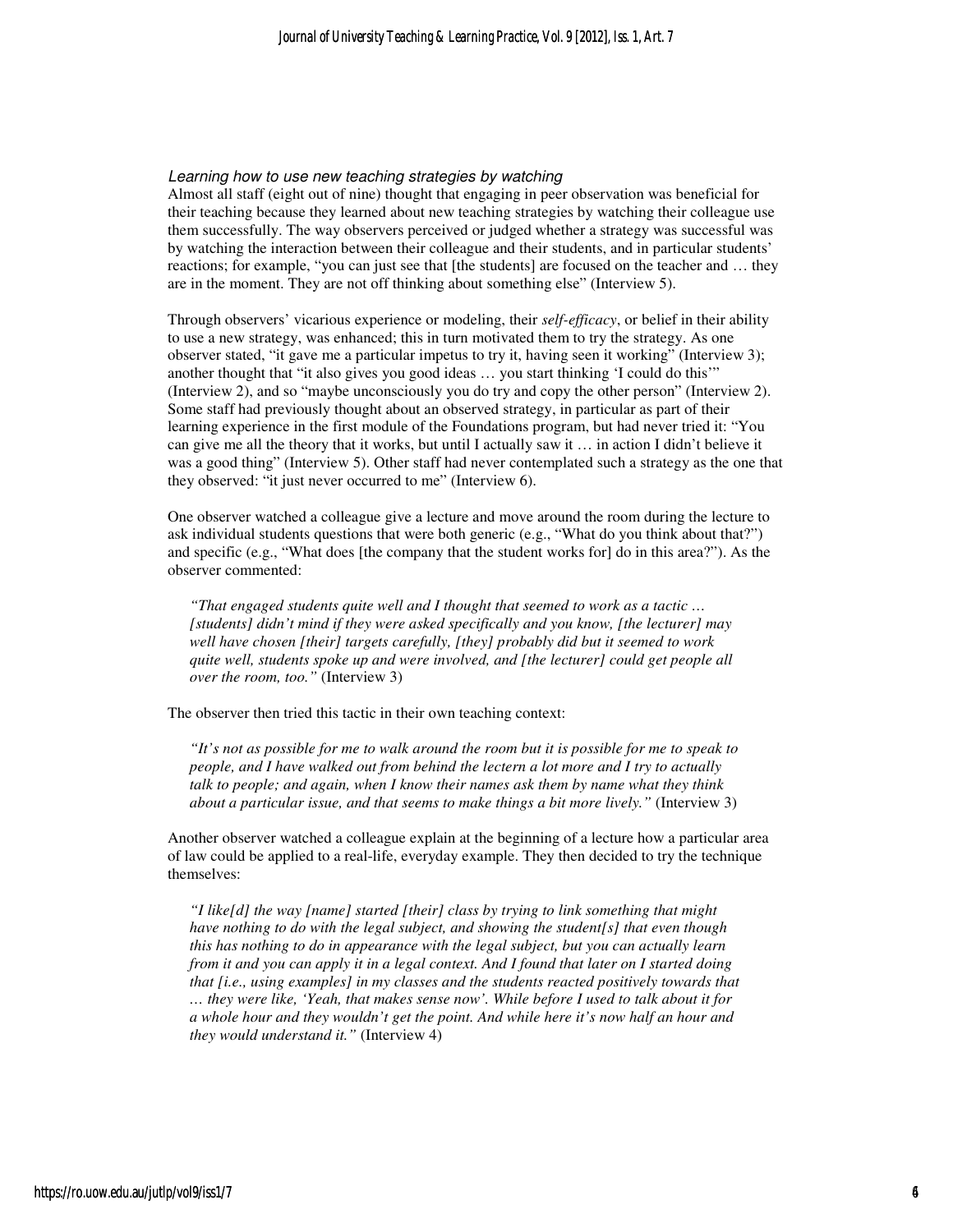Another observer watched a colleague facilitate a large tutorial class by first asking student collaborative groups to report to the class on their project progress, and then inviting other groups to provide constructive suggestions and ask questions:

*"So there was fantastic interaction in this tutorial. And I could see that the good students were really getting a lot out of it, and the slack students were almost wishing that they had done something because of, you know, the questioning …. I was sitting at a desk to the side and just watching the students' reactions and watching where she was standing and yeah, it was really interesting …. I was just really impressed, it flowed really well …. So that is something I have actually done, incorporated into my lessons where they are all doing group [projects] as well. So I try and get them to ask each other. I get the ball rolling and say you know, 'Where are you up to?' …. I try and get the other groups to think about things that this group … could be doing …. Before, I had just said, 'Okay, sit in your groups' and I [went] to each one."* (Interview 5)

One observer did not value observing their colleague for a range of reasons that included the class consisting mainly of student presentations with little intervention by the teacher, and a much smaller class size and students at higher year level than the observer was used to.

#### Affirmation of current teaching practice by watching

Some staff thought that engaging in peer observation was also beneficial because their colleague did things that they already did, which affirmed their self-efficacy to teach in these ways. As one observer commented: "[I] could see the class listening intently when she would give personal examples, and I have always tried to do that anyway, but I thought, yeah, that works too … just confirming, yeah, I am doing the right thing" (Int 5).

Another observer also mentioned an established strategy of providing personal examples: "I'd already – always used … small examples of what I knew from a clinical setting or my experiences, but never used it to the same extent. But yeah, now I do, I use it more and more" (Int 8).

#### Seeing things as too difficult to do

Some staff also observed things that they *would not do* or thought they *could not do*, in particular because they did not think it was practicable (e.g., because of class size) or they did not have that level of capability.

As one observer said of their colleague, "[they] are a born actor, you know …. I wish I could try this but I thought [their] idea of using a puppet was really innovative and good. But I know … I'm not really up to [it] or again not as confident" (Interview 2). This person did, however, observe another strategy (engaging students in a role play using a real-life example) that they thought was more "manageable" and "something I could also organise on my own without being a natural sort of actor" (Interview 2).

Another observer commented that their colleague's teaching style "was ... like a lot of energy, maybe that's not my personality you know ... that style of teaching ... it's almost like a motivational talk, like you can feel that energy in the room... I think I can be enthusiastic but I don't think I could match that" (Interview 9).

Finally, another lecturer who typically taught large classes commented after observing a senior colleague interact with students in a small-class lecture setting, "I can't teach like that [in a large lecture] … I really wish I could but I can't" (Interview 6), however they did observe another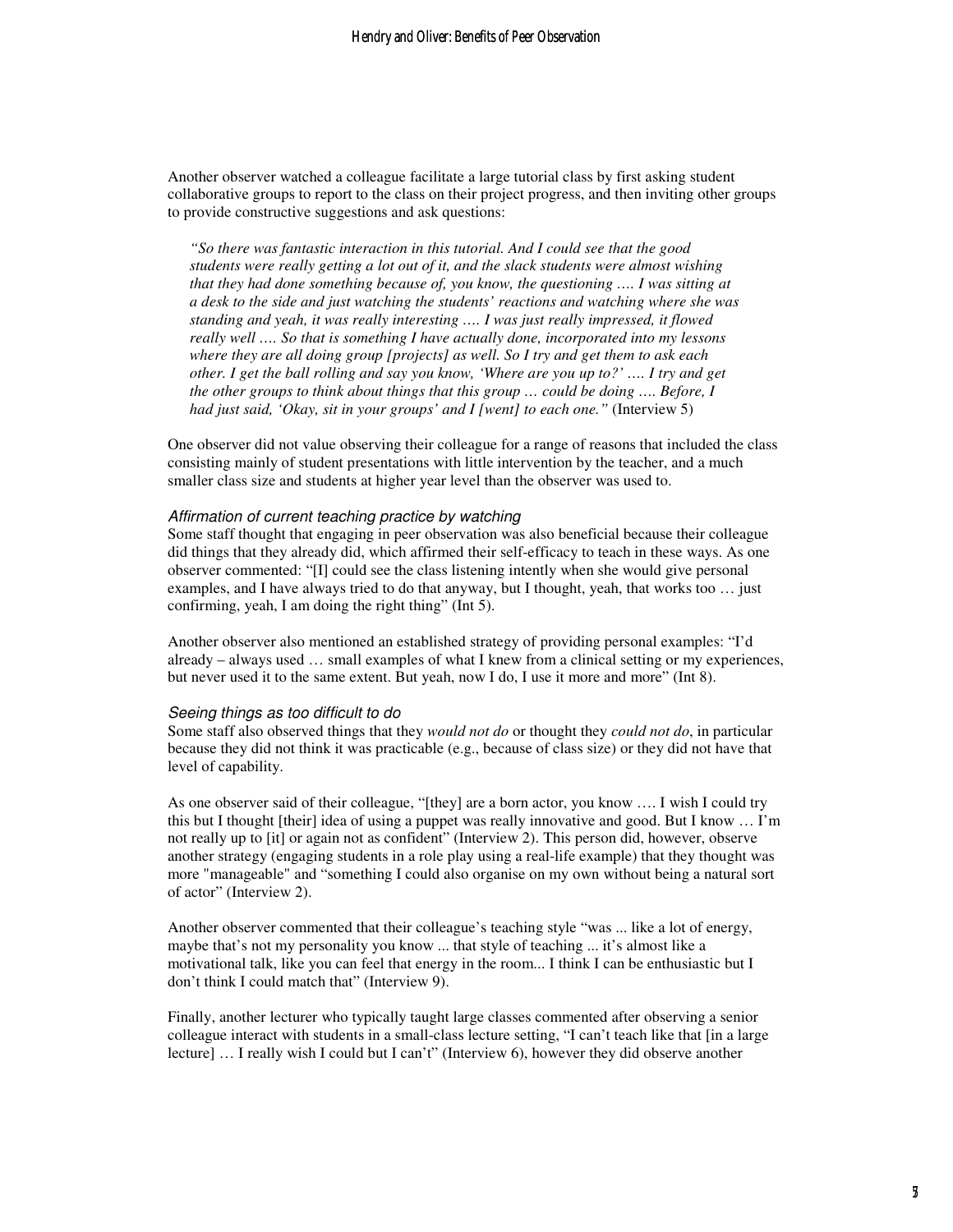strategy (using the internet during the lecture) that they subsequently tried themselves with success: "And since then ... I've also ... used the internet for other things as well [e.g., a video]... because I just never thought of it, you know, having access to it there" (Interview 6).

#### Learning from feedback

Some staff learned about new strategies for teaching through the feedback they received from their observer. As one person commented, they "took on board" (Interview 6) suggestions they were given about improving their PowerPoint slides and the way they moved around the room and made eye contact with the class. Another person commented that the feedback they received was useful because it was affirming – "you know you're doing this very well" – and gave them "something extra … one thing that was highlighted was to maybe actually make sure that the students have a little bit more time to ask questions and not cover the content too quickly" (Interview 9). A third person commented that some of the suggestions that they received from their observer were exactly what they had observed their colleague doing, which "helped consolidate it a bit more as well" (Interview 8).

Some staff felt relaxed about being observed and receiving feedback, mainly because they had an established a rapport with their observer (e.g., a mentor), while others were initially apprehensive about being observed and felt a "little self-conscious" or nervous at the start, as one person said, because "you are being judged in a way" (Interview 5); however, their nervousness soon dissipated during the observation.

#### **Discussion**

This study explored academic teachers' perceptions of the usefulness of peer observation for improving their teaching practice, within the context of their participation in a formal foundations program. Our results suggest that staff value watching colleagues teach, because, as predicted by Bandura's (1977, 1997) theoretical framework, the experience of observation strengthens their self-efficacy to apply new strategies to their own teaching. Staff also feel reassured or affirmed in their current level of self-efficacy. Overall, most staff thought that observing a colleague and receiving feedback were equally beneficial for improving their teaching. Some staff thought observing was more useful and/or more enjoyable or inspiring; however none said that *being observed* and receiving feedback was more useful and/or more enjoyable.

In being observed, some staff felt like they were being judged, while in observing, staff experienced greater agency and could judge for themselves whether what their colleague was doing was useful or not, in terms of both their own and the students' reactions. As one person commented, "[Name] was very good at drawing people into the discussion …. I found it useful, yeah. And that's literally by watching, observing someone else and saying, 'Oh, okay, that works'" (Interview 1).

Research with younger learners indicates that modeling is more effective when the model is perceived to be similar (e.g., has similar interests) and competent (or successful), and to have higher status (Horner, Bhattacharyya & O'Connor 2008). Our results indicate that university teachers value models who have similar students and class sizes and a similar interest in teaching well, and are perceived as experienced or successful: "it is good to learn from someone who has experience and is doing it well" (Interview 5); and, as another person commented, "it's not enough that you have a good relationship with them" (Interview 7). However some observers saw things that, although inspiring, they believed they could not implement because it was not in their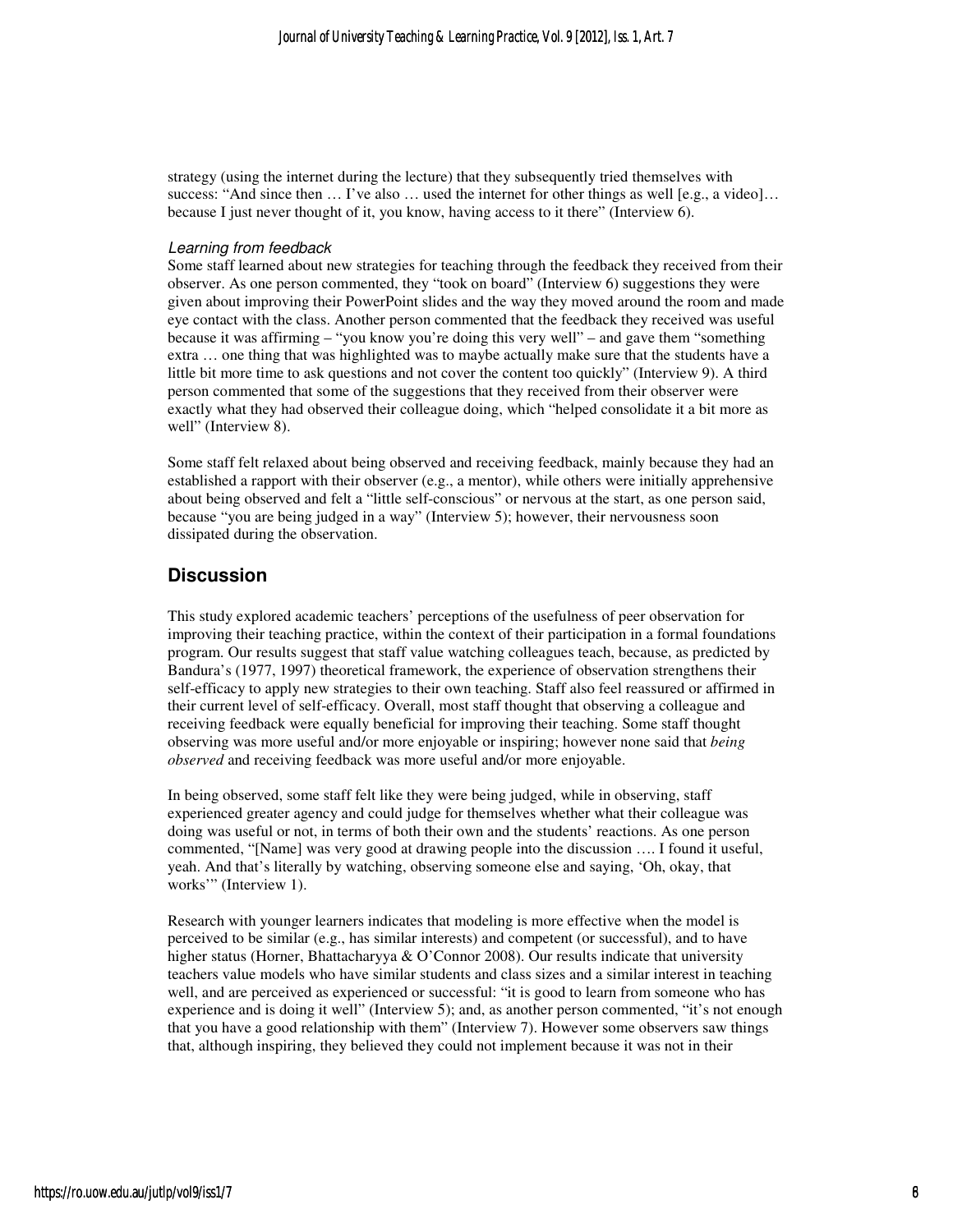"character" or "personality"; for the staff in this study who mentioned it, the influence of one's personality was accepted; e.g., "it's really a reflection of who you are, and it translates [into your teaching]" (Interview 4).

Support for our interpretation of our results using the concepts of self-efficacy and modeling from Bandura's social cognitive theory also comes from recent case studies of peer-observation programs in Australian higher-education institutions (Harris et al. 2008). As one observer (case study 2, 90) commented, "the potential for the reviewer [i.e., observer] to gain much from the process should not be underestimated". As in our study, staff involved as observers in the case studies in Harris et al. (case study 1, 83) also mentioned feeling reassured, maintaining their selfefficacy to teach well through the process of modeling: "It was beneficial to watch other teachers and see the different methods of teaching, which provided me with new ideas for my own classes, as well as giving me positive reinforcement about my own methods".

The limitations of this small-scale study are that the staff involved were all in the relatively early stages of their teaching careers, and it is not clear whether similar results would be obtained with staff in more senior positions and/or more experienced in teaching. Our results were also obtained in the context of a mandatory program that encouraged staff to generate goals for improving their teaching through peer observation that they otherwise might not have developed. As one person commented, "I think Foundations actually made me think more about what was happening, rather than just going out and doing it or, you know, just looking and going 'Oh yeah'" (Interview 8).

Bandura's theoretical framework also suggests that when a person is verbally persuaded that they can master something, their self-efficacy is strengthened. Overall there was limited evidence in the interviews of observers providing *persuasive* feedback that their colleague was already teaching well in some way and/or that they had the capability to teach better. Most of the feedback appeared to involve suggestions or advice, which probably reflected the emphasis in observation forms and advice provided by coordinators of the Foundations program.

Further research is needed to investigate the effects of teachers combining their experience of observational learning or modeling with systematic critical reflection on that experience, and perhaps comparing their involvement in an informal process versus a formal program that involves engagement with core concepts about good teaching. Further research is also needed to investigate potential changes in teachers' levels of self-efficacy for different teaching strategies following their involvement in modeling and/or receiving persuasive feedback. In the only quantitative study of university teachers' self-efficacy to date, Dunkin and Precians (1993) found that award-winning teachers had higher self-efficacy than less experienced teachers.

## **Conclusion**

In the traditional view of peer observation, emphasis is on a peer (the observer or reviewer) identifying or *detecting* an area for improvement in a colleague's practice and telling them about something new that they might try. McMahon, Barrett and O'Neill (2007, p505) even go so far as to say that in peer observation, staff "subject [their teaching] to *scrutiny* by peers, and use the professional dialogue and shared reflection that follows to improve professional practice" (our emphasis). The risk in this process is that teachers may lack sufficient motivation and/or practical knowledge to implement verbal recommendations. At worst, their self-efficacy for teaching may be weakened by poorly framed feedback.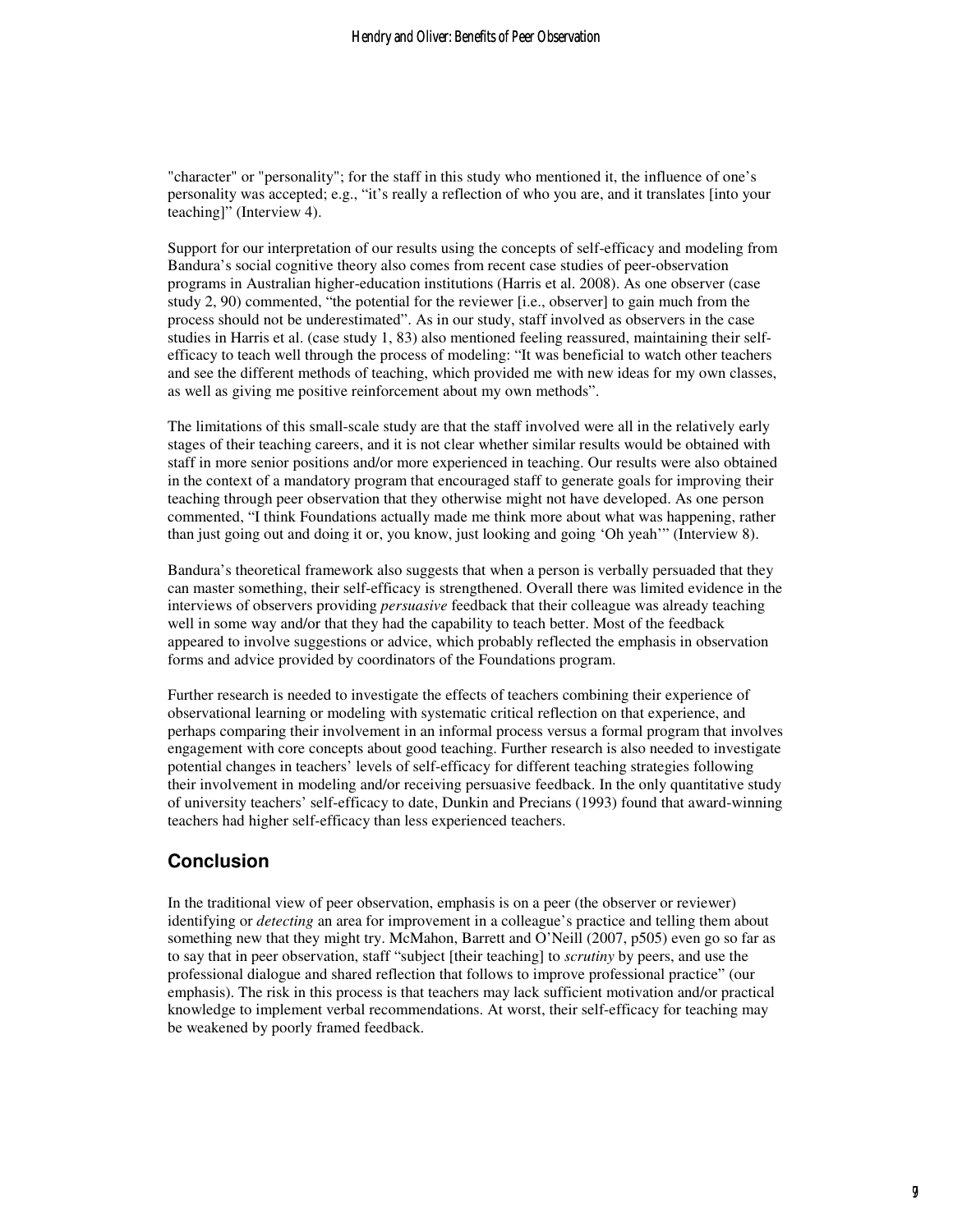In our view of peer observation, the emphasis as predicted by social cognitive theory is on the observer selecting a practice performed by a colleague that they could try, through vicariously experiencing the success of that practice (particularly by seeing the reactions of students). As Schunk and Zimmerman (2007, p11) also argue, "observing competent models perform actions that result in success conveys information to observers about the sequence of actions to use to be successful". The observer learns about how to perform the practice by *seeing it*, rather than being told about it, and comes to believe (strengthening their self-efficacy) that they can also teach in this way, and so is motivated to attempt the practice.

The implications for institutions and/or organisational units that are considering incorporating peer observation as part of a strategic approach to enhance teaching and learning is that there should be greater emphasis on organising an open process of peer modeling, rather than peer observation for confidential detection of areas for improvement. Modeling should involve the observation of staff who are successful in some area of teaching, such as lecturing, tutorial facilitation or e-teaching, and/or who are holders of teaching awards, or have been identified through student feedback or reputation within their organisational unit or institution as excellent teachers. We suggest that reciprocal observation (of the observer by the successful peer) is not necessary, or even desirable, particularly in cases where there is a low level of rapport between staff (and so a potential for the one observed to feel unnecessarily nervous or vulnerable).

A focus on peer modeling already occurs in at least one Australian university as part of a mandatory professional program (Harris et al. 2008, 93-94): "the scheme emphasise[s] that the program [is] about learning through observation, rather than concentrating on the direct feedback received by the reviewee …. Each academic visits the teaching and learning environment of the other for an hour, not for critique, but to see what can be learned from watching another. The third hour is spent doing a debriefing activity, where participants share what they have learned from the peer observation experience".

Combining modeling and teachers' critical reflection on their experience with subsequent enactive mastery of new strategies may result in the greatest improvement in their practice. In other words, watching someone teach well inspires us to try the strategy, and when we too are successful, our belief in the usefulness of what we saw and what we are capable of is enhanced.

#### **References**

Bandura, A. (1977). *Social learning theory*. Prentice-Hall, Englewood Cliffs, NJ.

- Bandura, A. (1989). Human agency in social cognitive theory. *American Psychologist*, 44(9), 1175-1184.
- Bandura, A. (1997). *Self-efficacy: The exercise of control*. W. H. Freeman & Co Ltd., London
- Bell, A. & Mladenovic, R. (2008). The benefits of peer observation of teaching for tutor development. *Higher Education*, 55, 735-752.
- Bell, M. (2001). Supported reflective practice: A programme of peer observation and feedback for academic teaching development. *The International Journal for Academic Development*, 6(1), 29-39.